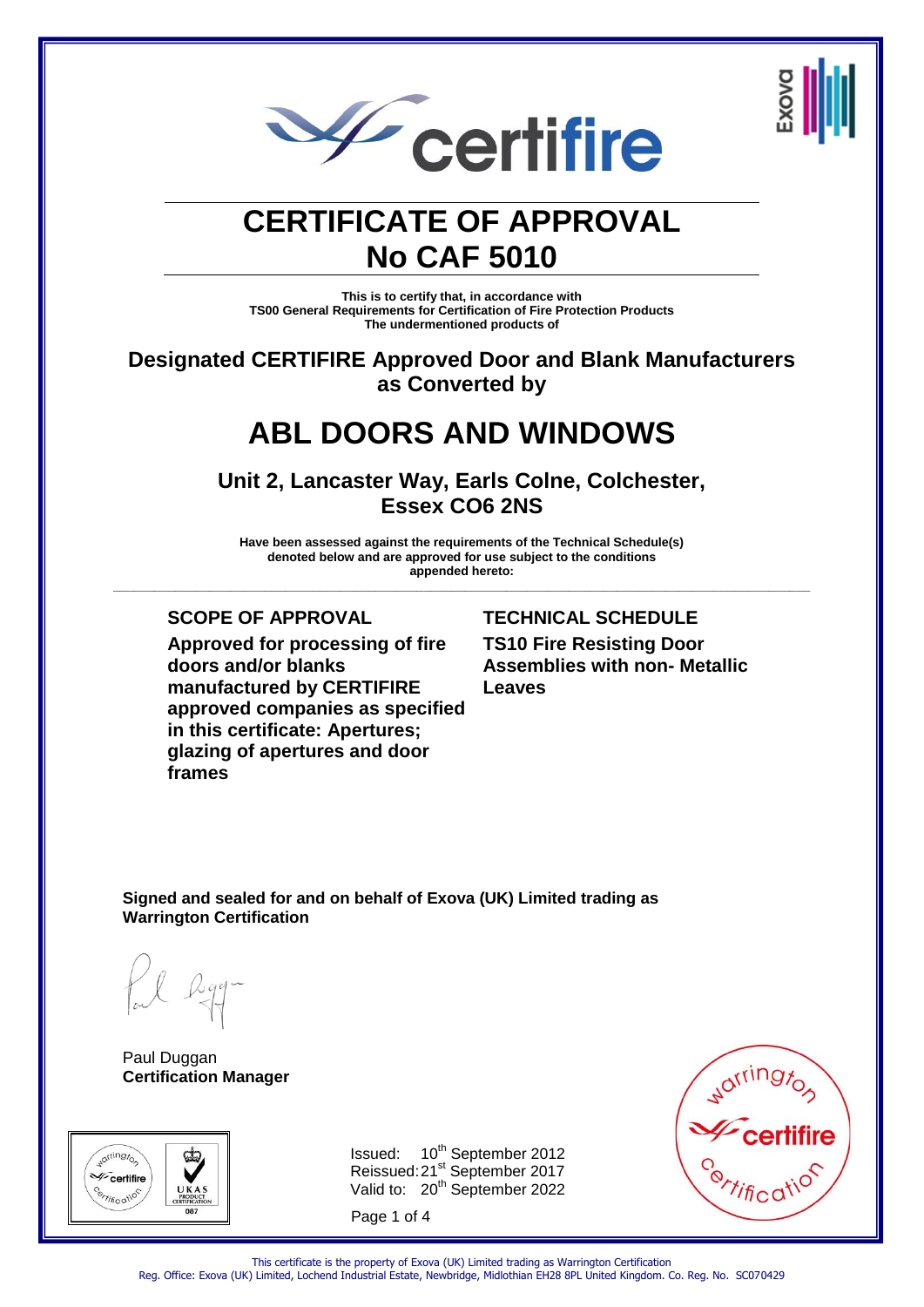



# **CERTIFICATE No CAF 5010 ABL DOORS AND WINDOWS**

#### **GLAZED APERTURES and DOOR FRAMES (Premdor Crosby Limited)**

- 1. This approval relates to the cutting of apertures with or without glazing in doors supplied by Premdor Crosby Limited and to the manufacture of doorframes. Subject to the undermentioned conditions, the doors will meet the requirements as detailed in the relevant certificates.
- 2. This certification is designed to demonstrate compliance of the product or system specifically with Approved Document B (England and Wales), Technical Handbook (Scotland), Technical Booklet E (N. Ireland). If compliance is required to other regulatory or guidance documents there may be additional considerations or conflict to be taken into account.
- 3. The certified doors for which the cutting of apertures, subsequent glazing thereof and provision of frames is approved are as following:

| <b>Premdor Crosby</b><br><b>Certificate No</b> | <b>Timber Door Product</b>                 | <b>Aperture</b><br><b>Cutting</b> | Glazing of<br><b>Apertures</b> | <b>Manufacture</b><br>of Frames | <b>MDF</b><br><b>Frames</b> | <b>Resizing</b>           |
|------------------------------------------------|--------------------------------------------|-----------------------------------|--------------------------------|---------------------------------|-----------------------------|---------------------------|
| <b>CF195</b>                                   | FD30 Premdor Fireshield                    | ✔                                 | ✔                              |                                 | ✔                           | $\boldsymbol{\mathsf{x}}$ |
| <b>CF198</b>                                   | FD30 Moulded Skin<br><b>Chipboard Core</b> | ✔                                 | ✔                              | $\checkmark$                    | $\checkmark$                | $\boldsymbol{\mathsf{x}}$ |
| <b>CF240</b>                                   | FD30 Premcore                              | $\checkmark$                      | ✔                              | $\checkmark$                    | ✔                           | $\checkmark$              |
| <b>CF240A</b>                                  | FD30 Strebord 44                           | $\checkmark$                      | $\checkmark$                   | $\checkmark$                    | $\checkmark$                | $\checkmark$              |
| <b>CF241</b>                                   | FD60 Premcore                              | $\checkmark$                      | ✔                              | ✔                               | $\boldsymbol{\mathsf{x}}$   | ✔                         |
| <b>CF241A</b>                                  | FD60 Strebord 54                           | $\checkmark$                      | $\checkmark$                   | $\checkmark$                    | $\boldsymbol{\mathsf{x}}$   | $\checkmark$              |
| <b>CF302</b>                                   | FD60 Flaxcore                              | $\boldsymbol{\mathsf{x}}$         | $\boldsymbol{\mathsf{x}}$      | ✔                               | $\boldsymbol{\mathsf{x}}$   | $\boldsymbol{\mathsf{x}}$ |
| <b>CF380</b>                                   | FD30 Tubecore Lite                         | $\checkmark$                      | $\checkmark$                   | $\checkmark$                    | $\checkmark$                | $\boldsymbol{\mathsf{x}}$ |
| <b>CF625</b>                                   | FD30 PremCORE Lite (L)                     | ✔                                 | ✔                              | ✔                               | ✔                           | ✔                         |

**Note:** The scope of approval and field of application for the doors is contained in the above referenced certificates.

4. Apertures, glazing and frames shall be in accordance with Premdor Crosby Limited construction specifications and data sheets for the above referenced products.

- 5. Processing is conducted in accordance with Premdor Crosby Limited procedures.
- 6. The process is approved on the basis of on-going certification of quality management system to ISO 9001:2008.
- 7. Inspection and surveillance of factory production control
- 8. The approval relates to on-going production.
- 9. Approved products carry both the original manufacturer's CERTIFIRE approval label and a second label identified with the processor's name and contact number, the CERTIFIRE name, or name and mark, together with the CERTIFIRE certificate number and a unique serial number.

Page 2 of 4 Signed E/187

Issued: 10<sup>th</sup> September 2012 Reissued: 21<sup>st</sup> September 2017 Valid to: 20<sup>th</sup> September 2022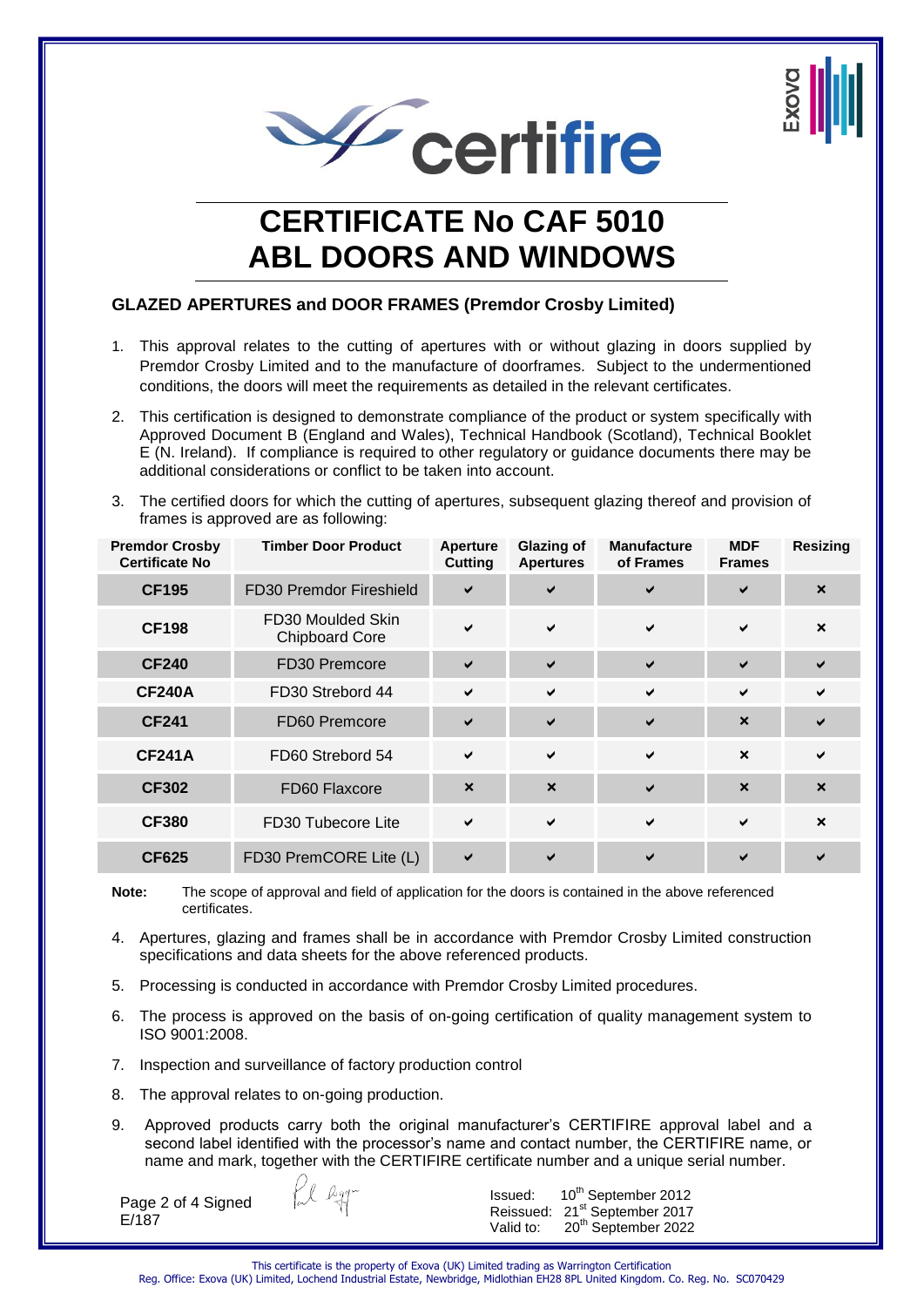



# **CERTIFICATE No CAF 5010 ABL DOORS AND WINDOWS**

#### **GLAZED APERTURES and DOOR FRAMES (JELD-WEN Limited)**

- 1. This approval relates to the cutting of apertures with or without glazing in doors supplied by JELD-WEN Limited and to the manufacture of doorframes. Subject to the undermentioned conditions, the doors will meet the requirements as detailed in the relevant certificates.
- 2. This certification is designed to demonstrate compliance of the product or system specifically with Approved Document B (England and Wales), Technical Handbook (Scotland), Technical Booklet E (N. Ireland). If compliance is required to other regulatory or guidance documents there may be additional considerations or conflict to be taken into account.
- 3. The certified doors for which the cutting of apertures, subsequent glazing thereof and provision of frames is approved are as following:

| <b>JELD-WEN</b><br><b>Certificate</b><br><b>Number</b> | <b>Timber Door Product</b> | Aperture<br><b>Cutting</b> | <b>Glazing of</b><br><b>Apertures</b> | <b>Manufacture</b><br>of Frames | <b>MDF</b><br><b>Frames</b> | <b>Resizing/</b><br><b>Relipping</b> |
|--------------------------------------------------------|----------------------------|----------------------------|---------------------------------------|---------------------------------|-----------------------------|--------------------------------------|
| <b>CF160</b>                                           | FD30 Flush & Die<br>Formed | $\checkmark$               | $\checkmark$                          | $\checkmark$                    | ✔                           | $\boldsymbol{\mathsf{x}}$            |
| CF192                                                  | FD30 Tubeboard             | $\checkmark$               | $\checkmark$                          | $\checkmark$                    | $\checkmark$                | $\boldsymbol{\mathsf{x}}$            |
| CF271                                                  | FD30 Doors                 | $\checkmark$               | $\boldsymbol{\mathsf{x}}$             | $\checkmark$                    | $\boldsymbol{\mathsf{x}}$   | $\boldsymbol{\mathsf{x}}$            |
| CF433                                                  | FD30 Doors                 | $\boldsymbol{\mathsf{x}}$  | $\boldsymbol{\mathsf{x}}$             | $\checkmark$                    | $\checkmark$                | $\boldsymbol{\mathsf{x}}$            |
| CF572                                                  | FD30 Doors                 | $\boldsymbol{\mathsf{x}}$  | $\boldsymbol{\mathsf{x}}$             | $\checkmark$                    | $\checkmark$                | $\boldsymbol{\mathsf{x}}$            |
| CF573                                                  | FD30 Doors                 | $\boldsymbol{\mathsf{x}}$  | $\boldsymbol{\mathsf{x}}$             | $\checkmark$                    | $\checkmark$                | $\boldsymbol{\mathsf{x}}$            |
| CF5143                                                 | FD30 Doors                 | $\checkmark$               | $\checkmark$                          | $\checkmark$                    | $\checkmark$                | ✓                                    |
| CF5478                                                 | FD30 Flush & Die<br>Formed | $\mathbf x$                | $\boldsymbol{\mathsf{x}}$             | ✔                               | ✔                           | $\boldsymbol{\mathsf{x}}$            |
| <b>CF177</b>                                           | FD60 Flush                 | ✔                          | ✓                                     | $\checkmark$                    | $\boldsymbol{\mathsf{x}}$   | $\boldsymbol{\mathsf{x}}$            |
| <b>CF179</b>                                           | FD60 Die-formed            | $\boldsymbol{\mathsf{x}}$  | $\boldsymbol{\mathsf{x}}$             | $\checkmark$                    | $\boldsymbol{\mathsf{x}}$   | $\boldsymbol{\mathsf{x}}$            |
| CF331                                                  | FD60 Doors                 | ✔                          | $\checkmark$                          | $\checkmark$                    | ✔                           | $\checkmark$                         |

**Note:** The scope of approval and field of application for the doors is contained in the above referenced certificates.

- 4. Apertures, glazing and frames shall be in accordance with JELD-WEN UK Limited construction specifications and data sheets for the above referenced products.
- 5. Processing is conducted in accordance with JELD-WEN UK Limited procedures.
- 6. The process is approved on the basis of on-going certification of quality management system to ISO 9001:2008.
- 7. Inspection and surveillance of factory production control
- 8. The approval relates to on-going production.
- 9. Approved products carry both the original manufacturer's CERTIFIRE approval label and a second label identified with the processor's name and contact number, the CERTIFIRE name, or name and mark, together with the CERTIFIRE certificate number and a unique serial number.

Page 3 of 4 Signed E/187

Issued: 10<sup>th</sup> September 2012 Reissued: 21<sup>st</sup> September 2017 Valid to: 20<sup>th</sup> September 2022